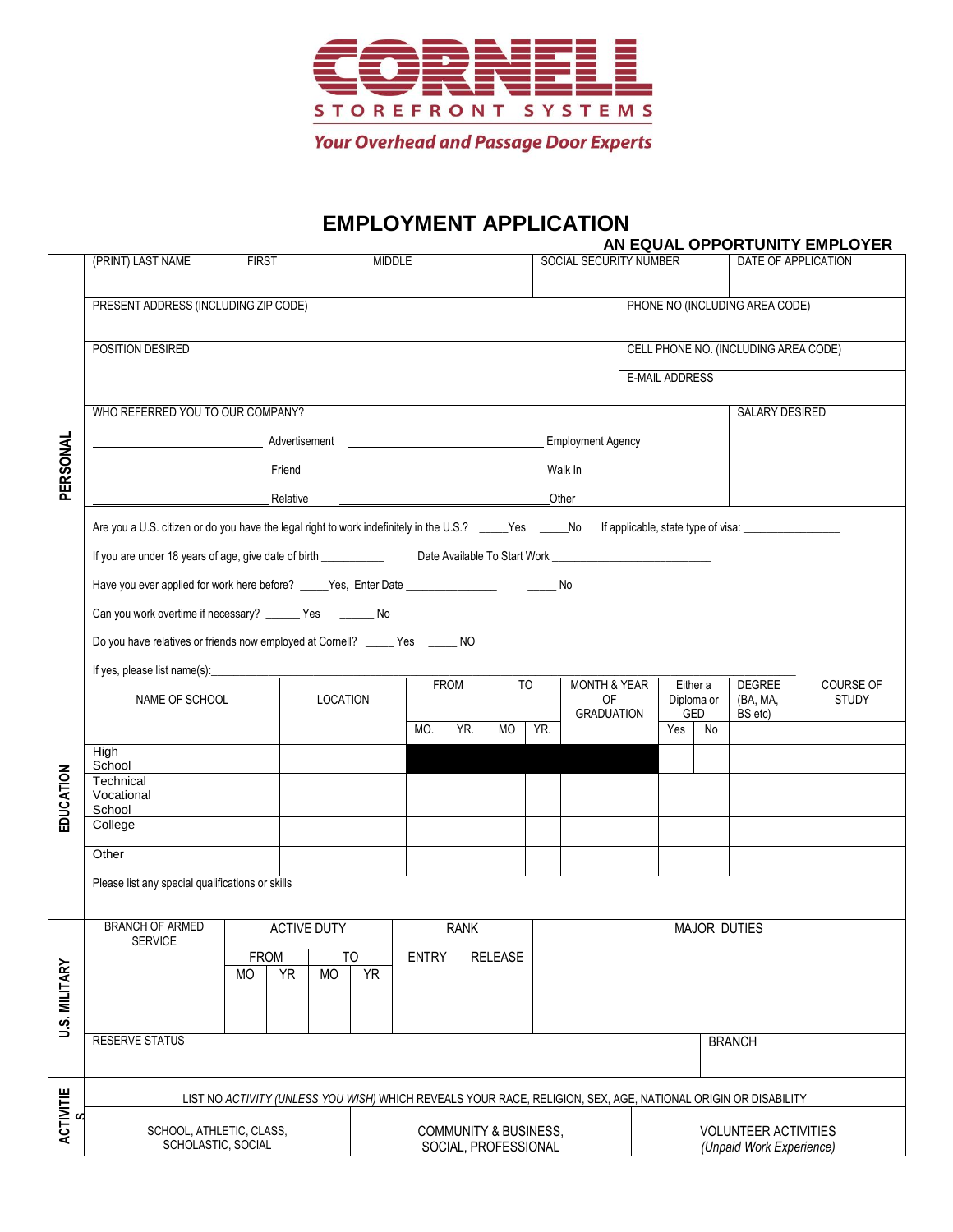| <b>GENERAL</b>      | HAVE YOU EVER BEEN CONVICTED OF A CRIME (EXCLUDING MISDEMEANORS AND TRAFFIC OFFENSES? ____YES _____ NO                                                                                                                                                        |                 |                                                       |                                                                  |                                                                   |  |                       |                            |  |  |  |  |
|---------------------|---------------------------------------------------------------------------------------------------------------------------------------------------------------------------------------------------------------------------------------------------------------|-----------------|-------------------------------------------------------|------------------------------------------------------------------|-------------------------------------------------------------------|--|-----------------------|----------------------------|--|--|--|--|
|                     | IF YES, LIST CONVICTIONS:                                                                                                                                                                                                                                     |                 |                                                       |                                                                  |                                                                   |  |                       |                            |  |  |  |  |
| EMPLOYMENT RECORD   | NAME AND ADDRESS<br>OF EMPLOYER                                                                                                                                                                                                                               |                 | MO. YR.                                               | NAME, TITLE, & PHONE<br>NUMBER OF IMMEDIATE<br><b>SUPERVISOR</b> | <b>TITLE OF POSITION &amp;</b><br>DESCRIPTION OF JOB<br>PERFORMED |  | <b>RATE OF</b><br>PAY | <b>REASONS FOR LEAVING</b> |  |  |  |  |
|                     | <b>FROM</b><br>NAME (PRESENT OR LAST EMPLOYER)                                                                                                                                                                                                                |                 |                                                       |                                                                  |                                                                   |  | <b>START</b>          |                            |  |  |  |  |
|                     | <b>ADDRESS</b><br>T <sub>O</sub>                                                                                                                                                                                                                              |                 |                                                       |                                                                  |                                                                   |  | <b>LEAVE</b>          |                            |  |  |  |  |
|                     | NAME (NEXT PREVIOUS)<br><b>FROM</b>                                                                                                                                                                                                                           |                 |                                                       |                                                                  |                                                                   |  | <b>START</b>          |                            |  |  |  |  |
|                     |                                                                                                                                                                                                                                                               |                 |                                                       |                                                                  |                                                                   |  |                       |                            |  |  |  |  |
|                     | <b>ADDRESS</b><br>$\overline{10}$                                                                                                                                                                                                                             |                 |                                                       |                                                                  |                                                                   |  | <b>LEAVE</b>          |                            |  |  |  |  |
|                     |                                                                                                                                                                                                                                                               |                 |                                                       |                                                                  |                                                                   |  |                       |                            |  |  |  |  |
|                     | NAME (NEXT PREVIOUS)<br><b>FROM</b>                                                                                                                                                                                                                           |                 |                                                       |                                                                  |                                                                   |  | <b>START</b>          |                            |  |  |  |  |
|                     | <b>ADDRESS</b>                                                                                                                                                                                                                                                |                 |                                                       |                                                                  | <b>LEAVE</b>                                                      |  |                       |                            |  |  |  |  |
|                     |                                                                                                                                                                                                                                                               | $\overline{10}$ |                                                       |                                                                  |                                                                   |  |                       |                            |  |  |  |  |
|                     | MAY WE CONTACT YOUR PRESENT EMPLOYER? _____ YES<br>PREVIOUS EMPLOYER? _____ YES<br>$\sim$ NO<br><b>NO</b>                                                                                                                                                     |                 |                                                       |                                                                  |                                                                   |  |                       |                            |  |  |  |  |
| <b>GENERAL</b>      | Where you ever employed by us before?                                                                                                                                                                                                                         |                 | T <sub>0</sub><br><b>FROM</b><br>IF YES, IN WHAT JOB? |                                                                  |                                                                   |  |                       |                            |  |  |  |  |
|                     |                                                                                                                                                                                                                                                               |                 | <b>REASON FOR LEAVING?</b>                            |                                                                  |                                                                   |  |                       |                            |  |  |  |  |
|                     | Consistent attendance and punctuality are essential requirements of every job with this company. Is there anything which would interfere with your regular attendance and<br>punctuality if you are offered a job with Cornell? _____Yes _____ No<br>Explain: |                 |                                                       |                                                                  |                                                                   |  |                       |                            |  |  |  |  |
| PERSONAL REFERENCES | LIST THREE PERSONAL REFERENCES (EXCLUDE RELATIVES)                                                                                                                                                                                                            |                 |                                                       |                                                                  |                                                                   |  |                       |                            |  |  |  |  |
|                     | <b>NAME</b>                                                                                                                                                                                                                                                   |                 |                                                       | RELATIONSHIP TO YOU                                              |                                                                   |  | PHONE                 |                            |  |  |  |  |
|                     |                                                                                                                                                                                                                                                               |                 |                                                       |                                                                  |                                                                   |  |                       |                            |  |  |  |  |
|                     |                                                                                                                                                                                                                                                               |                 |                                                       |                                                                  |                                                                   |  |                       |                            |  |  |  |  |
|                     |                                                                                                                                                                                                                                                               |                 |                                                       |                                                                  |                                                                   |  |                       |                            |  |  |  |  |